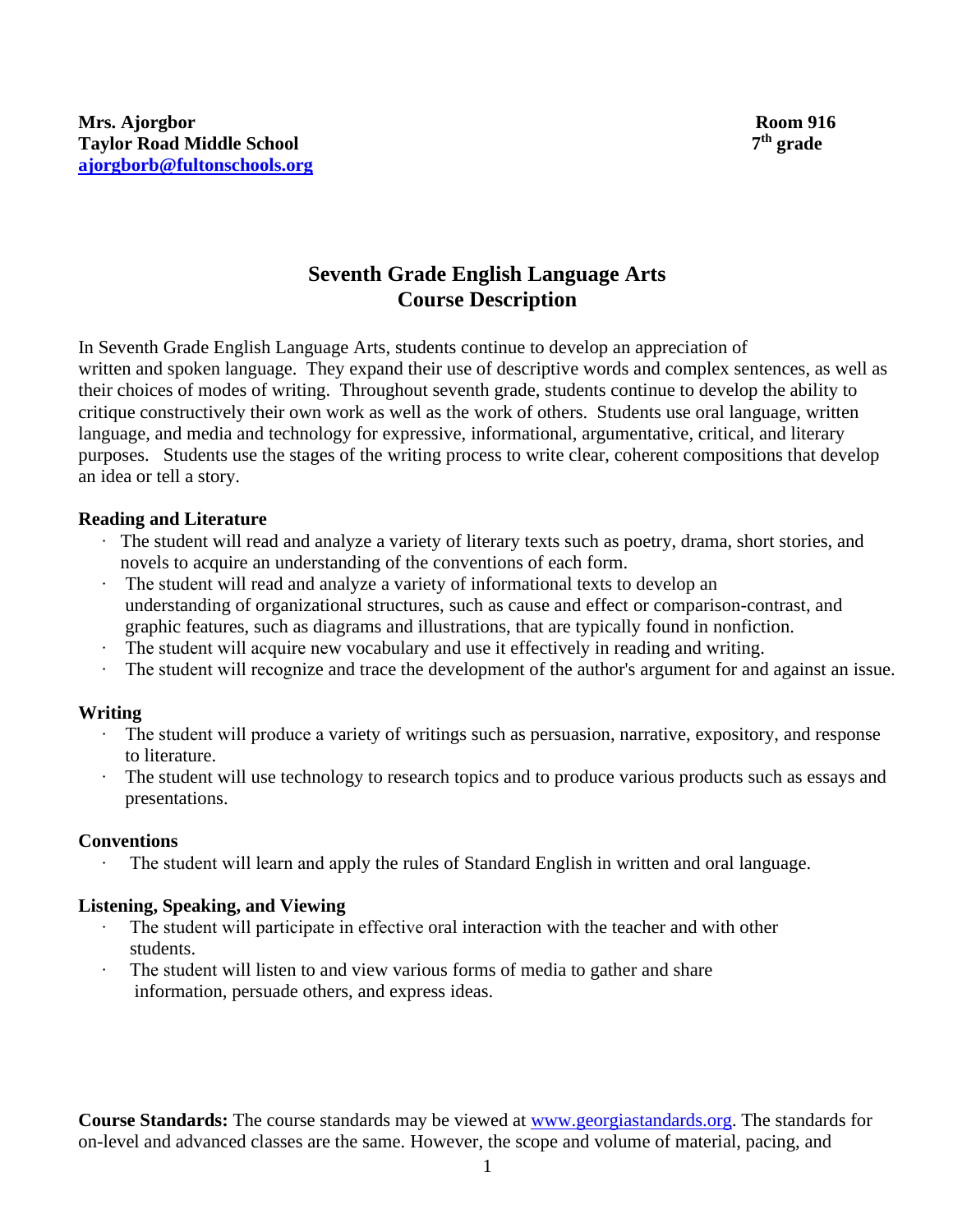products produced in **advanced classes** are more rigorous than in **on-level classes**.

#### **Course Levels**

• *On-Level:* A curriculum available to all students which consists of the standards required by the state for the students' assigned grade level.

• *Advanced/TAG:* A curriculum which consists of the on-grade level standards and is differentiated by the inclusion of some standards from the next grade level or activities geared toward the exceptionally creative student. In the advanced course, students can expect to read or write independently and proficiently complex text beyond what is assigned in the on-grade level course.

• *Accelerated:* A curriculum which consists entirely of the standards one or more years above the assigned grade level. Reading assignments for an accelerated course may include content that is considered sensitive for younger students.

#### **Recovery on Assignments/Assessments**

All students will have one (1) opportunity each nine weeks to redo/retake one (1) major assignment/assessment.

- Eligibility for a redo/retake is for students who receive a 79 or below on a specific major assignment/assessment.
- Students are eligible to earn a replacement grade on a redo/retake no higher than 79.
- Student redo/retakes must be completed before the next major assignment/assessment is given or five school days before then end of a marking period if there is not another major assignment/assessment given (exceptions can be made for students who have excused absences during this five-day window).

# **Special Education Reporting**

Within this course, accommodations and modifications will be implemented based on students' current Individualized Education Plan (IEP). For specific goals and objectives and instructional levels, refer to your child's IEP.

# **Textbooks:**

The following textbooks will be used in the classroom.

| Prentice Hall Literature (Pearson Education) 2013, GL 7 | online |
|---------------------------------------------------------|--------|
| Prentice Hall Writing Coach (Holt, R & W) 2013, GL 7    | online |
| <i>Novels</i>                                           |        |

**Make-up Work:** Students should make every effort to complete any missing work in a timely manner. Students must complete any make-up work at least ten (10) school days prior to the end of the grading period. The student and/or parent/guardian must assume the responsibility for contacting the teacher about any missing work. If the work is satisfactory, no matter